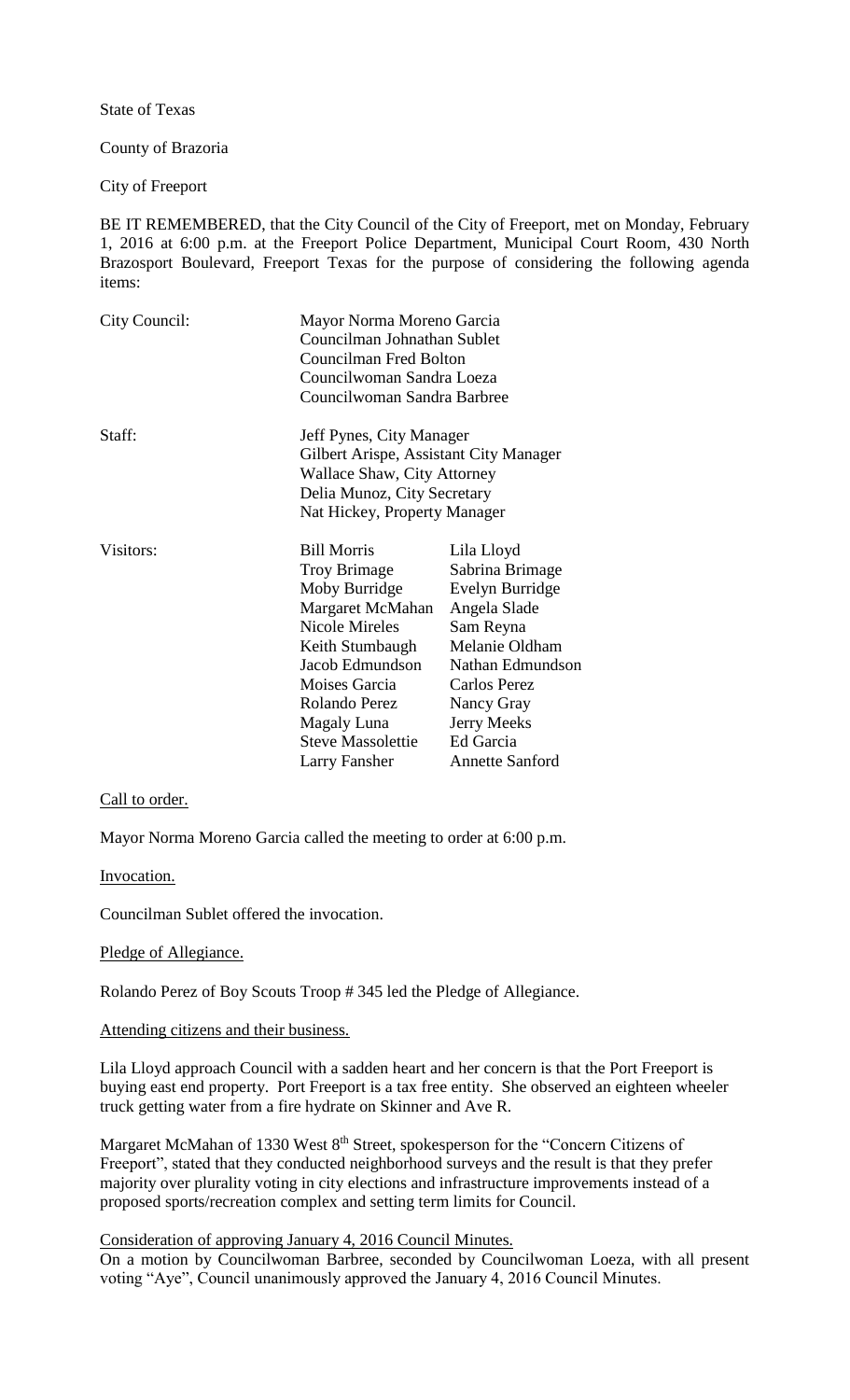**Public Hearing** to discuss a proposed grant from the USDA Rural Development for the purchase of two radio console desks to be installed in the Police Department dispatch call center.

Mayor Norma Moreno Garcia opened the Public Hearing at 6:14 p.m. Captain Raymond Garivey discussed a proposed grant through the United States Department of Agriculture USDA) for partial funding for two dispatch radio console desks, a judges desk, flooring, delivery and installation of all items. The total cost of the project is \$65,282.25 (HGAC-pricing). The Police Department already budgeted \$25,000 this year for the project and are asking the USDA for the remaining \$45,282.25 via a grant.

There being no further comments from staff or audience, Mayor Norma Moreno Garcia closed the Public Hearing at 6:16 p.m.

Consideration of approving a grant from the USDA Rural Development for the purchase of two new radio dispatch console desks to be installed in the Police Department dispatch call-center.

No action taken

Consideration of approving a Joint Election Agreement and contract for election services with the County Clerk of Brazoria and the City of Freeport.

On a motion by Councilwoman Barbree, seconded by Councilman Bolton, with all present voting "Aye", Council unanimously approved a Joint Election Agreement and contract for election services with the County Clerk of Brazoria and the City of Freeport.

Consideration of approving Ordinance No.2016-2103 calling the annual General Election for the City of Freeport for the first Saturday in May, 2016 being May 7, 2016, at which the voters of said City residing in Ward A and C shall be permitted to vote for or against the candidates for positions A and C on the City Council of the City of Freeport.

On a motion by Councilwoman Barbree, seconded by Councilwoman Loeza, with all present voting "Aye", Council unanimously approved Ordinance No. 2016-2103 calling the annual General Election for the City of Freeport for the first Saturday in May, 2016 being May 7, 2016, at which the voters of said City residing in Ward A and C shall be permitted to vote for or against the candidates for positions A and C on the City Council of the City of Freeport.

Consideration of approving Ordinance No. 2016-2104 calling a Charter Amendment Election on the question of adopting six (6) amendments to the Home Rule Charter of said City.

On a motion by Councilwoman Barbree, seconded by Councilwoman Loeza, with all present voting "Aye", Council unanimously approved Ordinance No. 2016-2104 calling a Charter Amendment Election on the question of adopting (6) amendments to the Home Rule Charter of said City.

Consideration of rescheduling February 15, 2016 Council Meeting to February 16, 2016 due to President's day holiday.

On a motion by Councilman Sublet, seconded by Councilman Bolton, with all present voting "Aye", Council unanimously approved rescheduling February 15, 2016 Council Meeting to February 16, 2016 due to President's day holiday.

Consideration of approving and releasing the City's interest in trust property on Block 42, Lot 6, Velasco Townsite, known as 512 S. Avenue L, Tax Id. 8110-0436-110.

On a motion by Councilwoman Barbree, seconded by Councilwoman Loeza, with all present voting "Aye", Council unanimously approved releasing the City's interest in trust property on Block 42, Lot 6, Velasco Townsite, known as 512 S. Ave. L, Tax Id. 8110-0436-110.

Consideration of approving and releasing the City's interest in trust property on Block 50, Lot 16 & 17 , Velasco Townsite, known as 415-417 South Avenue F, Tax Id. 8110- 0486-000.